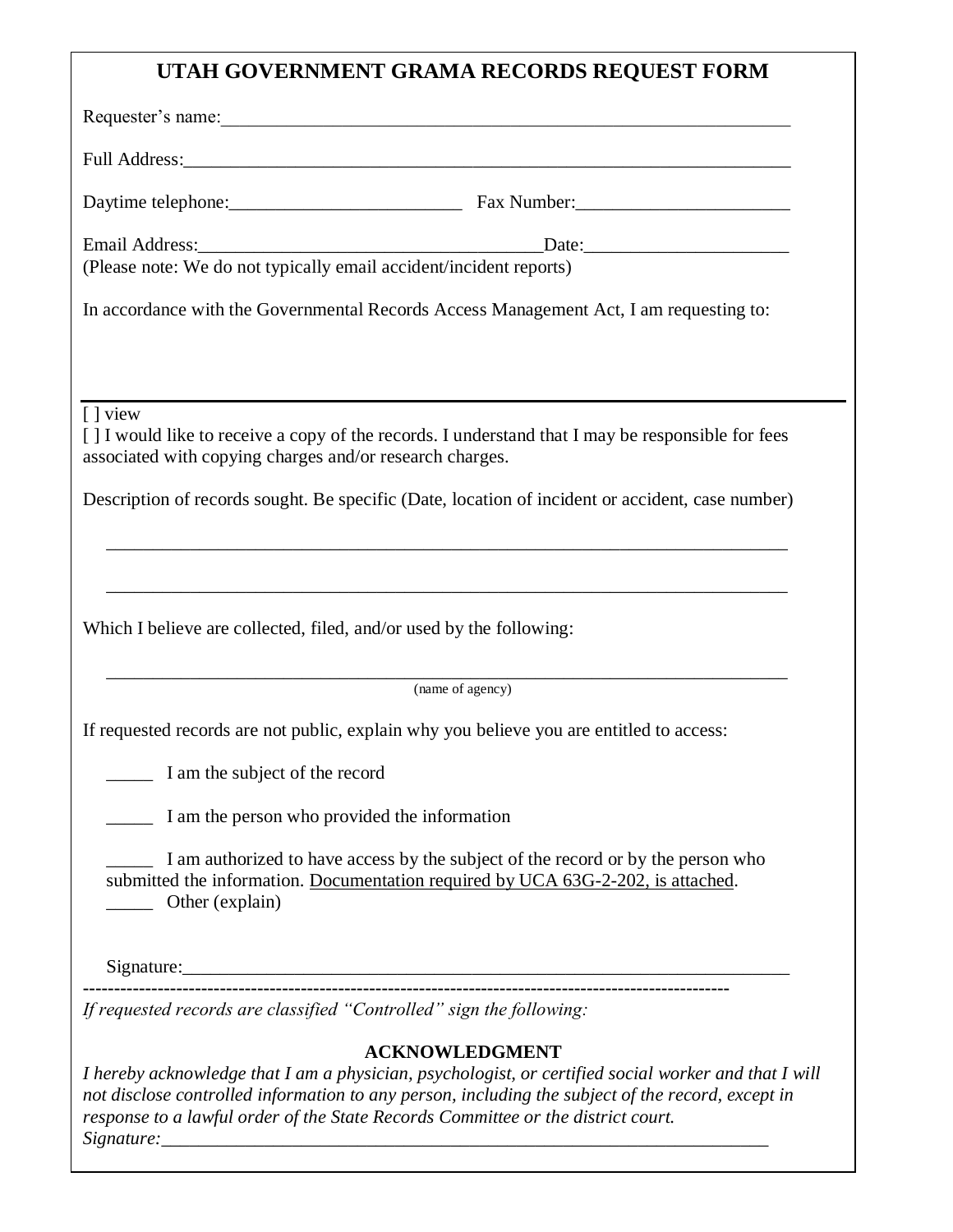## **NOTICE OF DENIAL**

|                                      |                                                                                                                                                                                                                                                                                                                                                                                                  | Date experience and the second service of the service of the service of the service of the service of the service of the service of the service of the service of the service of the service of the service of the service of |
|--------------------------------------|--------------------------------------------------------------------------------------------------------------------------------------------------------------------------------------------------------------------------------------------------------------------------------------------------------------------------------------------------------------------------------------------------|-------------------------------------------------------------------------------------------------------------------------------------------------------------------------------------------------------------------------------|
|                                      | Your request for the following records or portion of records has been denied.                                                                                                                                                                                                                                                                                                                    |                                                                                                                                                                                                                               |
|                                      |                                                                                                                                                                                                                                                                                                                                                                                                  |                                                                                                                                                                                                                               |
|                                      | These records are exempt from disclosure by the following:                                                                                                                                                                                                                                                                                                                                       |                                                                                                                                                                                                                               |
|                                      |                                                                                                                                                                                                                                                                                                                                                                                                  |                                                                                                                                                                                                                               |
|                                      |                                                                                                                                                                                                                                                                                                                                                                                                  |                                                                                                                                                                                                                               |
|                                      | You have the right to appeal the denial to the chief administrative office (UCA<br>63G-2-402. A notice of appeal must be submitted within 30 days. Your notice of<br>appeal must include your name, mailing address, a daytime telephone number, and<br>explanation of what relief you are seeking. Any supporting information should<br>also be included. This should be sent to the following: |                                                                                                                                                                                                                               |
|                                      |                                                                                                                                                                                                                                                                                                                                                                                                  |                                                                                                                                                                                                                               |
|                                      |                                                                                                                                                                                                                                                                                                                                                                                                  |                                                                                                                                                                                                                               |
|                                      | FOR AGENCY USE ONLY                                                                                                                                                                                                                                                                                                                                                                              |                                                                                                                                                                                                                               |
|                                      |                                                                                                                                                                                                                                                                                                                                                                                                  |                                                                                                                                                                                                                               |
| How is the record series classified: | (data)                                                                                                                                                                                                                                                                                                                                                                                           | (signature)                                                                                                                                                                                                                   |
| Public, records provided             |                                                                                                                                                                                                                                                                                                                                                                                                  |                                                                                                                                                                                                                               |
|                                      | Private, legal citation $\S$ $\S$ 63G-2-302 or 303                                                                                                                                                                                                                                                                                                                                               |                                                                                                                                                                                                                               |

- \_\_\_\_\_Controlled, legal citation § 63G-2-304
- \_\_\_\_\_Protected, legal citation § 63G-2-305

. .

\_\_\_\_\_Governed by court rule, another state statute, federal statute, or federal regulation

63G-2-202. Provides information regarding access to private, controlled, and protected documents.

| Copying $fee(s)$ :                                        |               |
|-----------------------------------------------------------|---------------|
| <b>RESPONSE DATES:</b>                                    |               |
| Request approved:                                         | Records sent: |
| Request denied:                                           | Denial sent:  |
| Notified requester records not maintained by this agency: |               |